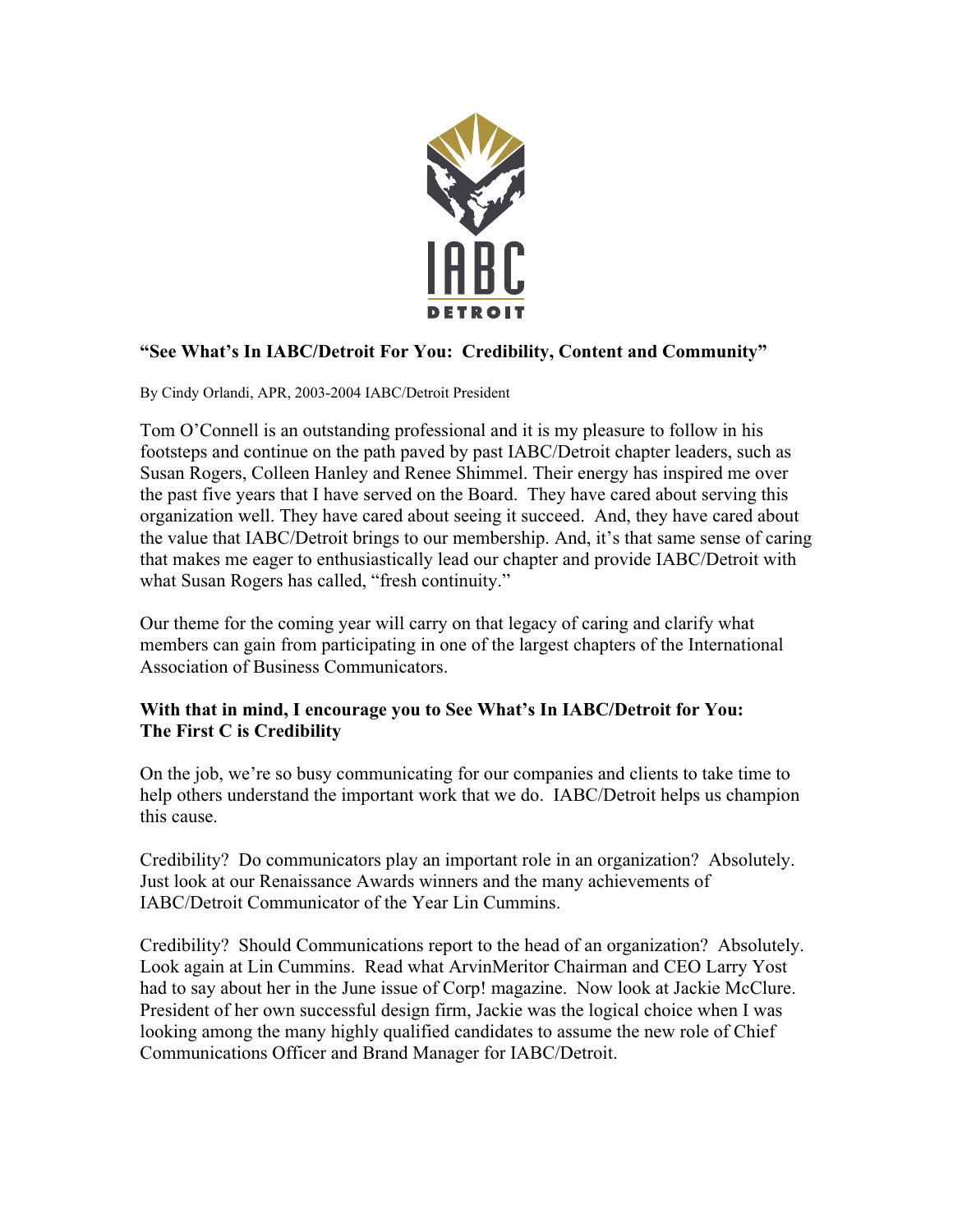Credibility? Should communicators have a professional code of conduct and high ethical standards? Absolutely. Just look at last year's IABC/Detroit Communicator of the Year John Bailey. Now look at IABC/Detroit members, such as Michele Ryckebusch and Greg Melvin, who have earned the distinction of being Accredited Business Communicators. I encourage you to take this step to further your own professional development and add the credibility of being accredited by the International Association of Business Communicators.

## **I encourage you to See What's In IABC/Detroit for You: The Second C is Content**

IABC makes it easier for you to stay a step ahead in this ever changing communications world. Our International organization offers the best of the best in communications practices from around the globe.

Does IABC/Detroit have great content? Absolutely.

Just look at this special issue of the Galley. IABC/Detroit offers an opportunity for you to network and learn from the best of the best… as evidenced by our Renaissance Awards winners.

Does IABC/Detroit have outstanding speakers? Absolutely! Just look at our Renaissance awards host, Bill Proctor, senior staff reporter with WXYZ-TV Channel 7 Action News. A member of IABC/Detroit, Bill has agreed to do another program for IABC/Detroit showing us how as an independent media consultant, he has trained executives and politicians so often in the spotlight.

You'll soon see that we have many other outstanding programs planned… such as our Sept 17 program in Troy. Terry Sullivan, VP of Communications for Onstar will tell us what General Motors has learned about consumer communications. Reserve a spot for this exciting program on "Using the Voice of the Customer to Tell Your Product's Story" by contacting Nancy Skidmore today. We also will continue to have many quality programs that show communications ROI. If you have program ideas, see program co-directors Cindy Gawrych and/or Jane Berger who are now putting together this year's schedule. Even better yet, join their committee.

## **I encourage you to See What's In IABC/Detroit for You: The Third C is Community**

Will IABC/Detroit carry on its lasting legacy of caring? Absolutely. For more than three decades, our members have formed lasting professional relationships – indeed friendships – through IABC/Detroit. IABC means you have friends around the world that you can turn to when you have questions on projects. Your IABC/Detroit network also can help you build relationships with new clients and advance in your careers. Just ask any of our long-time members.